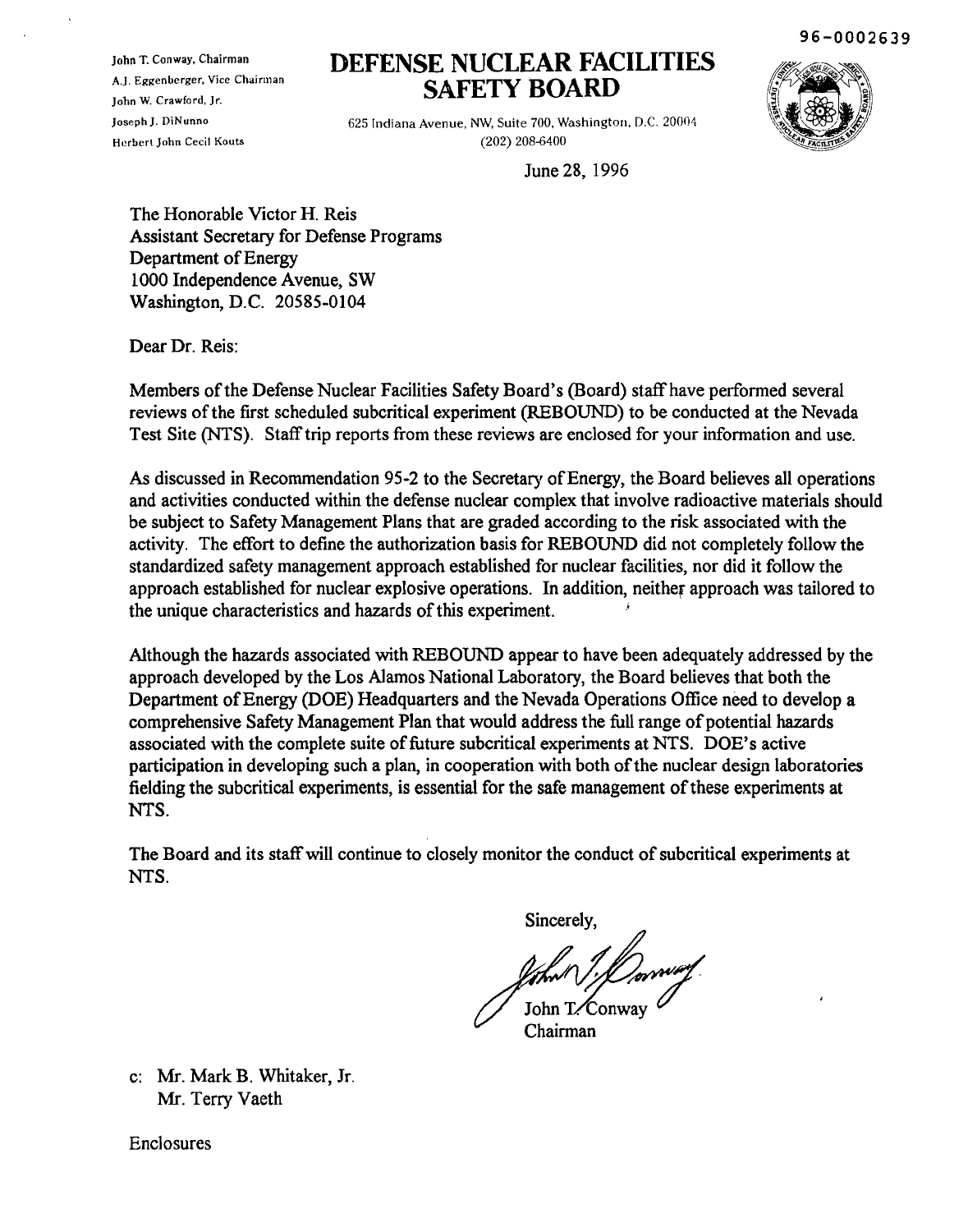# DEFENSE NUCLEAR FACILITIES SAFETY BOARD

February 21, 1996

MEMORANDUM FOR: G. W. Cunningham, Technical Director

COPIES: Board Members

FROM: William White Dermot Winters

SUBJECT: Trip Report on the Los Alamos National Laboratory Briefing Concerning the REBOUND Subcritical Experiment

- 1. Purpose: This report documents observations made by Defense Nuclear Facilities Safety Board (Board) staffmembers William White and Dermot Wmters during a trip to the Nevada Test Site (NTS) on February 13-14, 1996.
- 2. Summary: On February 13, 1996, the Board's staff observed a Los Alamos National Laboratory (LANL) briefing to the Department of EnergylNevada Operations Office (DOE/NVOO) readiness review team for REBOUND. The three hour brief on the REBOUND experiment was followed by a tour of the LYNER Complex. The staff was given information on the experiment and NVOO's plan for conducting a readiness review. On February 14, 1996, the Board's staff attended additional briefings at NVOO. These briefings included a classification review for the experiment, the purpose of the experiments relative to DOE's surveillance program, and LANL's plan for establishing an authorization basis for the experiment.

DOE/NVOO personnel have not yet established a well-defined plan for oversight of the experiment, nor do they appear prepared to fully utilize this experiment to maintain test readiness. The details for LANL's plan to review the authorization basis for REBOUND are also not yet complete. However, the fact that LANL is making a serious attempt to establish a tailored authorization basis for this experiment is encouraging. The authorization basis used for REBOUND will set a precedent for the authorization bases of future subcritical experiments at NTS.

3. Background: REBOUND is a subcritical experiment to measure equation-of-state properties of weapons-grade plutonium. Three explosively-driven flyer-plate assemblies will be used, yielding three different flyer-plate velocities. These three assemblies will supply three points on the high-pressure Hugoniot curve of the plutonium by providing data on shock and material velocity [1]. The experiment will be conducted by LANL at the LYNER Complex at NTS.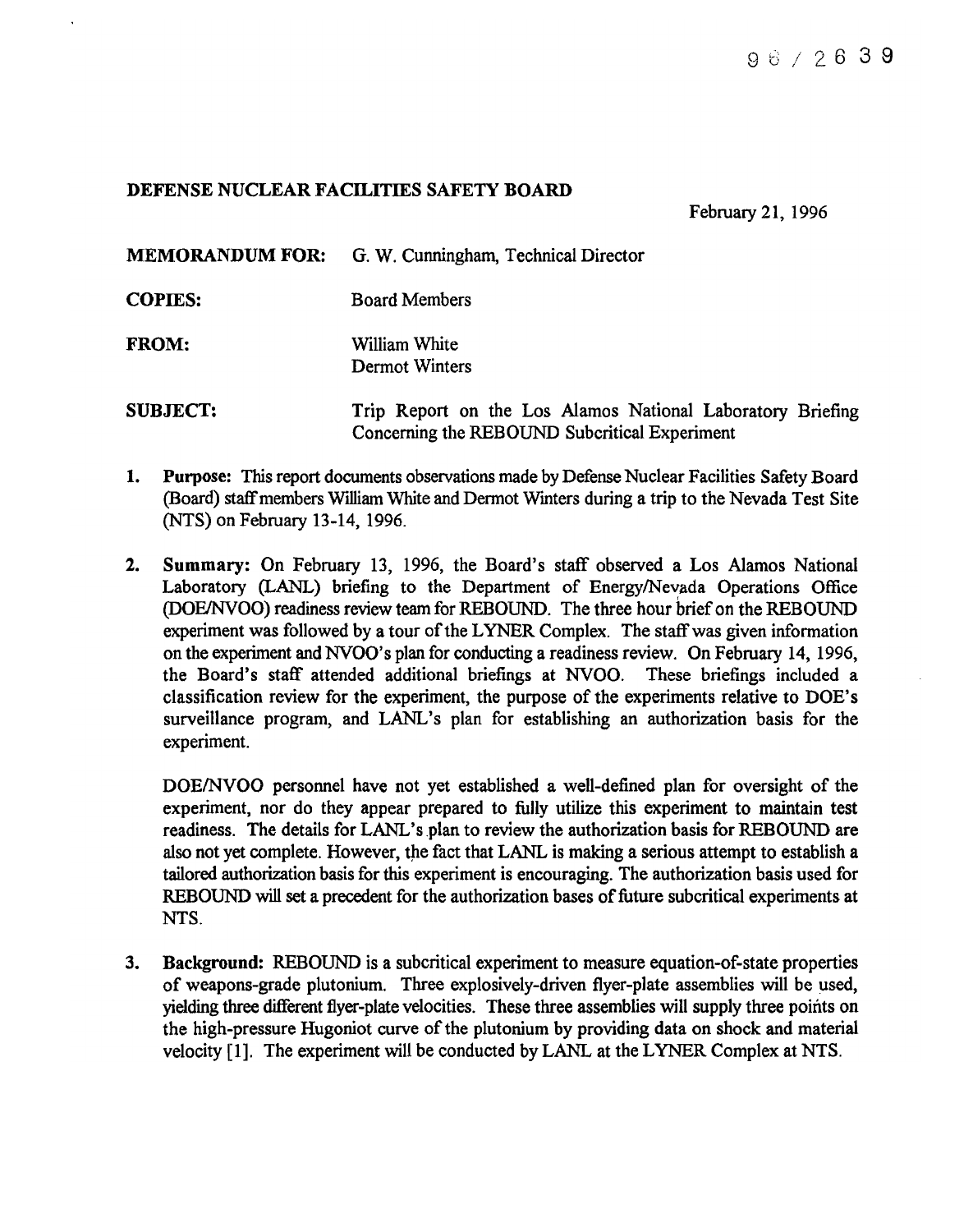4. Discussion/Observations: DOE/NVOO has not yet established a well-defined plan for its oversight of the experiment. This experiment, if properly conducted, would allow DOE to enhance the qualifications of personnel key to the safety of nuclear testing at NTS. It appears, however, that DOE/NVOO is not fully utilizing this opportunity.

The details for LANL's and DOE's plans to review the authorization basis for REBOUND are not yet complete. However, the review by LANL is clearly a first for the laboratory, and the fact that LANL is making a serious attempt to establish a tailored authorization basis for this experiment is encouraging. This authorization basis review is scheduled to be completed along four parallel paths: a containment review, a criticality review, a hazards analysis review, and an experiment review.

### a. Containment Review

The containment review, which is the most clearly defined review, will be conducted by a Containment Review Panel (CRP). The CRP will include representatives from LANL, Lawrence Livermore National Laboratory, the Defense Nuclear Agency, Sandia National Laboratories, the Desert Research Institute, and S-Cubed. It will operate in a less formal manner than the containment evaluation panel (CEP) and will be involved in the containment design process, interacting with test designers to make necessary changes in containment design.

The staff has two concerns with this review. First, this panel may lack sufficient independence, since its chairman appears to have been heavily involved in the containment design for the REBOUND experiment. Also, the DOE/NVOO readiness review team seemed to put more emphasis on the experiment and the review and approval process than they did on containment. Given the nature and scale of the experiment that may be entirely appropriate. However, future experiments at NTS will involve K(eff)'s more closing approaching 1.0. Since the review process used for this experiment will set a precedent for future experiments, the focus may need to be broader to provide a more inclusive model for those future experiments.

# b. Criticality Review

The criticality review is mostly a formality given the nature of the REBOUND experiment, which will be in an unfavorable geometry for criticality. DOE Headquarters staffindicated to the Board's staff in telephone conversations on February 22, 1996, that a formal criticality review is scheduled for March 7, 1996, at NVOO. '